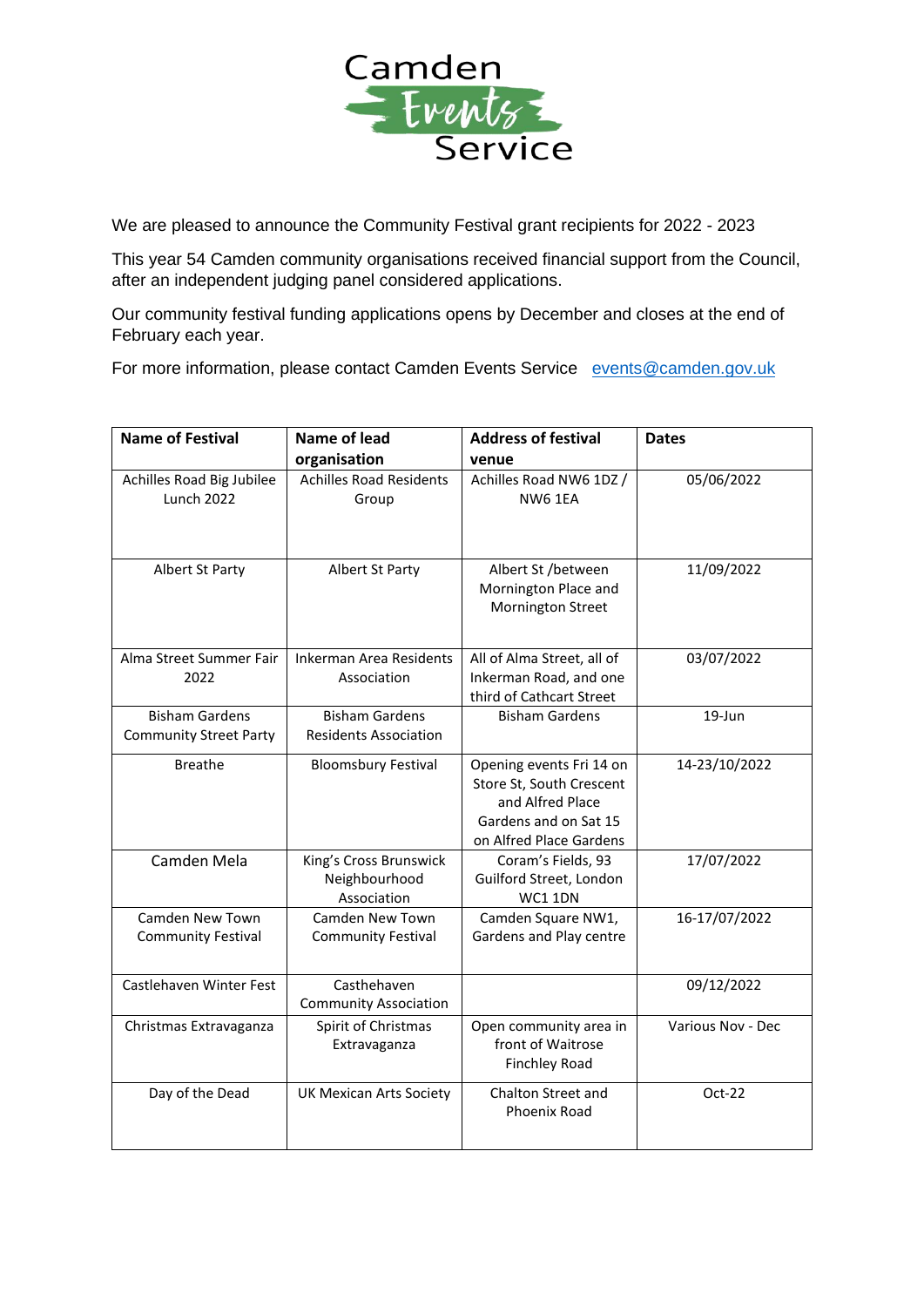

| <b>Easter Festival</b>                           | South Hampstead and<br>Kilburn Community<br>partnership                   | Kilburn Grange Park                                                             | 16/04/2022                       |
|--------------------------------------------------|---------------------------------------------------------------------------|---------------------------------------------------------------------------------|----------------------------------|
| <b>EGOVRA Street Party</b>                       | Elaine Grove and Oak<br>Village Residents'<br><b>Association (EGOVRA)</b> | Oak Village NW5                                                                 | 05/06/2022                       |
| Family & Community<br><b>Engagement Day</b>      | Camden Arabic<br>Association                                              | Kilburn Grange Park                                                             | 20/07/2022 and<br>01/09/2022     |
| Family & Community<br><b>Engagement Day</b>      | The New End Jubilee<br><b>Street Party Group</b>                          | New End Street between<br>the Duke of Hamilton<br>Pub and the Old White<br>Bear | 04/06/2022                       |
| <b>Glastonbury Street Party</b><br>2022          | <b>BDGR Street Party 2022</b><br>Committee                                | Glastonbury Street                                                              | 05/06/2022                       |
| Hampstead Summer<br>Festival 2022                | Hampstead Summer<br><b>Festival Organising</b><br>Committee               | Keats House., Keats<br>Grove, London NW3                                        | 25, 26/06/2022 and<br>03/07/2022 |
| Hampstead Heath<br>Community Fun day             | <b>Heath Hands</b>                                                        | Hamstead bandstand                                                              | 12/06/2022                       |
| Highgate Fair in the<br>Square                   | Highgate Fair in the<br>Square Committee                                  | Pond Square and<br>South Grove N6                                               | <b>Jun-22</b>                    |
| <b>Hillview Festival</b>                         | <b>Hillview RA</b>                                                        | South Camden / Hillview<br>Est / Cromer St / Kings<br>Cross / Whidbourne St     | 06/08/2022                       |
| Ingestre Road -<br>Community Jubilee<br>Festival | Ingestre Road<br><b>Community Centre</b>                                  | In the Square adjacent<br>to Ingestre community<br>centre                       | 05/06/22 and 07/06/22            |
| Jester Festival                                  | Jester Festival<br>Committee                                              | <b>Fortune Green</b>                                                            | 02/07/2022                       |
| Jubilee Afternoon Tea                            | MARA (Menelik Area<br><b>Residents Association)</b>                       | Asmara Road, NW2                                                                | 05/06/2022                       |
| Jubilee Party                                    | Wood Field and Barn<br><b>Field TRA</b>                                   | Central Shared grounds<br>on the estate and TRA<br>hall                         | 05/06/2022                       |
| Kilburn Grange Summer<br>Festival                | Friends Of Kilburn<br><b>Grange Park</b>                                  | Kilburn Grange Park                                                             | 09/07/2022                       |
| Lady Somerset Road<br><b>Street Party</b>        | Lady Somerset Road C/A                                                    | Lady Somerset Road                                                              | 18/09/2021                       |
| Lunar New Year                                   | <b>Burgh House CIO</b>                                                    | Hampstead High Street/<br>Gayton Road / New End<br>Square                       | 22/01/2023                       |
| May Day Celebration                              | Camden Square Area<br><b>Tenants &amp; Residents</b><br>Association       | Gardens of Camden<br>Square NW1 if raining in                                   | 01/05/2022                       |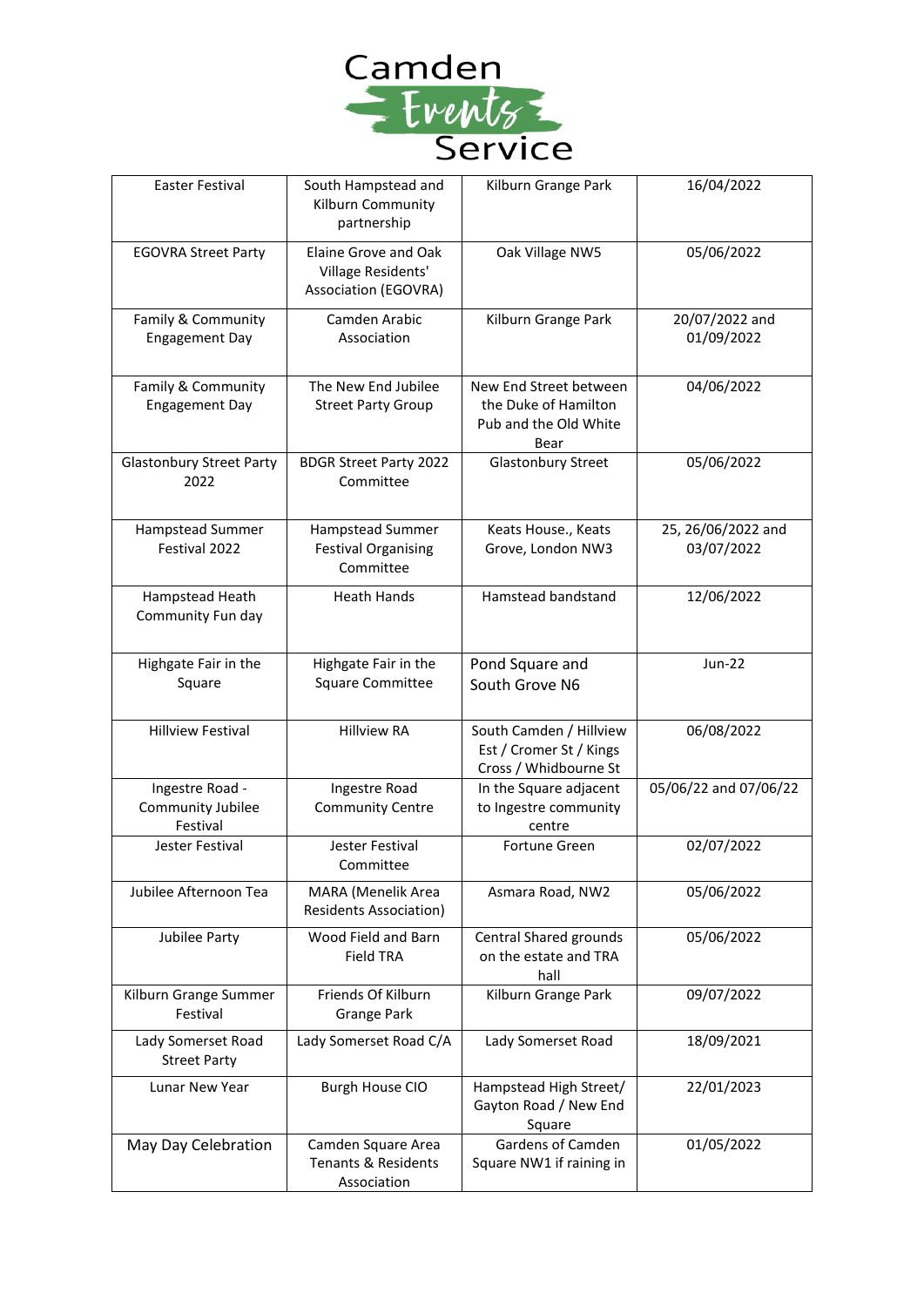

|                                                                       |                                                                                   | the foyer of the Irish<br>Centre                                                                                      |                            |
|-----------------------------------------------------------------------|-----------------------------------------------------------------------------------|-----------------------------------------------------------------------------------------------------------------------|----------------------------|
| NW5 Peckwater<br>Neighbourhood Festival                               | <b>NW5 Community Play</b><br>Project                                              | <b>NW5 Community Play</b><br>Project and surrounding<br>area.                                                         | 02/07/2022                 |
| One World Event                                                       | Spring world Network                                                              | <b>Talacre Gardens</b>                                                                                                | 21-22/05/22                |
| Our fest                                                              | <b>Camden Peoples Theatre</b>                                                     | <b>Tolmers Square</b>                                                                                                 | 06/08/2022                 |
| Parly Party Film Festival                                             | <b>Mortimer Terrace</b><br>Nature Reserve /<br><b>Heathview Tenants Co-</b><br>op | Parade from Mortimer<br>Terrace Nature reserve<br>to Sanderson Estate /<br>Film screening Gordon<br><b>House Road</b> | 21/06/2022                 |
| Platinum Jubilee Street<br>Party                                      | Netherhall<br>Neighbourhood<br>Association                                        | <b>Maresfield Gardens</b><br>NW3, outside Lakefield<br>Hospitality College.                                           | 05/06/2022                 |
| Pop Up Proms                                                          | <b>Friends of Waterlow</b><br>Park                                                | Waterlow Park, North<br>Shelter                                                                                       | 7,14,21, 28/02/2022        |
| Primrose Hill Royal<br>Garden Party                                   | PHCA                                                                              | Chalcot Sq. Gardens                                                                                                   | 05/06/2022                 |
| Primrose Hill Mayfair                                                 | PRBA                                                                              | Regents Part Road and<br>Sharpes hall street                                                                          | 22/05/2022                 |
| Queen's Platinum<br>Jubilee (Street) Tea Party                        | Pilgrim's to Willoughby<br><b>Residents Association</b>                           | Pilgrims Lane                                                                                                         | 05/06/2022                 |
| Queen's Platinum<br>Jubilee Garden Party a<br>Party                   | Three fields TRA                                                                  | Three fields estate<br>garden                                                                                         | 4 or 5/06/2022             |
| Queens Square gardens                                                 | Holborn CA                                                                        | Queens Square                                                                                                         | 02/07/2022                 |
| <b>Regents Park Music</b><br>Festival on the<br>Bandstand             | Regent's Park Music<br><b>Festival Charitable Fund</b>                            | <b>Broadwalk Rustic Villa</b><br><b>Bandstand on Saturdays</b><br>Holme Green Bandstand<br>on Sundays                 | 18/06/22-18/09/22          |
| Sketch in the Squares                                                 | Association of<br>Bloomsbury Square and<br>Gardens                                | Queens Sq. / Cartwright<br>Gardens /Bloomsbury<br>SQ                                                                  | 24-26/05/2022              |
| Somerstown Festival                                                   | Somerstown Festival<br>Group                                                      | <b>Chalton Street</b>                                                                                                 | 09/07/2022                 |
| Summer Concerts in the<br>Gardens - Marama Cafe<br>Band and Songhaven | Friends of St George's<br>Gardens                                                 | St George's Gardens,                                                                                                  | 26/6/2022 and<br>16/7/2022 |
| Summer Party Rochester<br>Terrace                                     | <b>RTGRA</b>                                                                      | Rochester Terrace<br>Gardens                                                                                          | 03/07/2022                 |
| The Fitzrovia Fête                                                    | Pollock's Toy Museum<br>Trust                                                     | Whitfield Street and<br>Scala Street and in the<br>Museum.                                                            | 13/08/2022                 |
| The Queen's Platinum<br>Jubilee & the                                 | Eyukamba Foundation                                                               | Russell Square                                                                                                        | 04/06/2022                 |